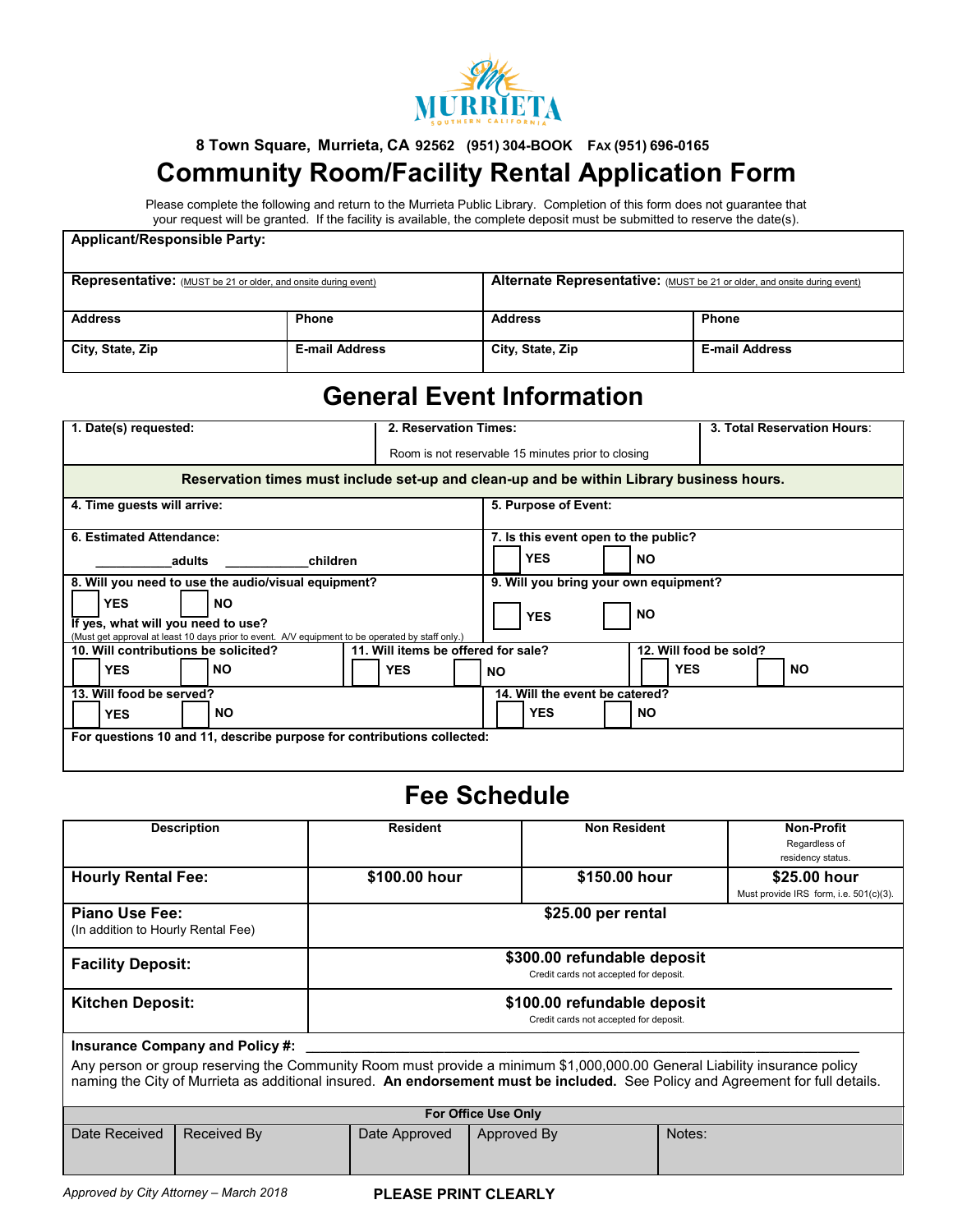

POLICY STATEMENT: The Murrieta Public Library upholds the following policy outlined by the American Library Association "Library Bill of Rights" concerning meeting rooms:

*"Libraries which make meeting rooms available to the public they serve should make such facilities available on an equitable basis, regardless of the beliefs or affiliations of the individuals or groups requesting their use."*

The Community Room is reserved primarily for activities conducted or sponsored by the Library, and these events take precedence over all others. Priority will be given to regularly scheduled meetings of Library sponsored organizations and programs and City of Murrieta affiliated organizations. All Applicants and Representatives will conduct their activities according to the following:

Programs, services and activities should be accessible to all individuals, including individuals with disabilities.

Use of the Community Room does not constitute Library endorsement of the program.

No advertisement or announcement implying such endorsement will be allowed.

No organization using the Library as a meeting facility or for any program or event, other than one sponsored by the Library, shall use the Library as its official address.

The Murrieta Public Library, in accordance with the adopted fee schedule of the City of Murrieta, charges fees for the use of the Community Room, and will collect a service charge on all returned checks.

Proof of a general liability insurance policy with a minimum coverage of \$1,000,000.00 each occurrence and \$2,000,000.00 general aggregate, from an A- or better rated insurance company, is required for use of the Community Room and must be provided prior to rental. An endorsement naming the City of Murrieta as additional insured is also required. (Sample attached.)

A refundable deposit must be made at the time of application submission. Full payment must be received for the total rental fee thirty (30) days before the date of the event. When a reservation is made less than thirty (30) days in advance, full payment must be provided within three (3) days of the application submission.

A deposit refund check will be issued within two to three weeks of rental date. A deposit for the rental can be kept for consecutive bookings.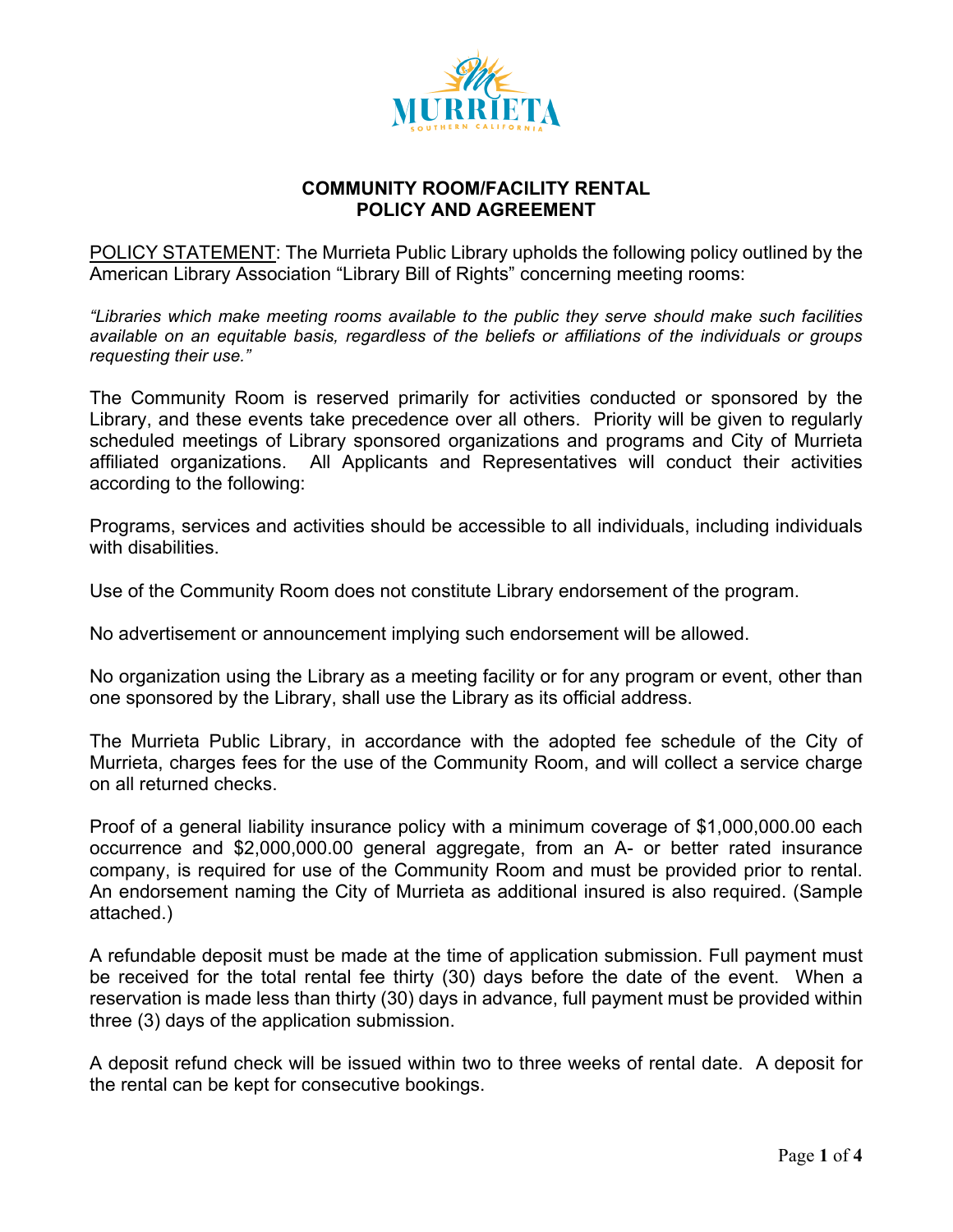Reservations will not be approved for any group or individual for use on an ongoing basis. Other than City or Library sponsored groups, all other groups, organizations and individuals are permitted up to two (2) meeting dates per month, and no more than three (3) consecutive months of booking the Community Room.

 During the third month, the reserving group may check the availability of the Community Room for the next three (3) months and if available, may reserve the Community Room for another three (3) months. This procedure can continue as required/needed by the group. The Community Room is reserved on a first come, first served basis.

Smoking is prohibited. Use of fires and candles is prohibited.

The Applicant and/or Representative is responsible for managing the orderly behavior of all attendees and must remain onsite for the duration of the event.

Alcoholic beverages are not allowed in the facility or parking lot. Failure to comply with this policy will result in immediate closure of the facility and the Police being called.

Adult supervision is required for any group of minors. There must be at least one (1) adult present and responsible for each ten (10) minors (ages 13 – 18) and/or one (1) adult present for each six (6) children (ages infant to 12) at all times.

Misconduct by participants or misrepresentation on the application may result in rejection of an organization's future applications. (In the event of severe misconduct, Library staff may immediately terminate the event/meeting and clear the premises.). Groups are responsible for controlling noise that could be disturbing to other activities within the Library.

Applicants and/or Representatives must be age twenty-one (21) or older.

The Applicant will be held responsible for all fees and damages.

Use of the Community Room is not transferable to another person or group.

Access to and security of the Community Room and equipment will be controlled by Library personnel. The Community Room is available for use during the Library's normal hours of operation as follows:

| Monday - Thursday: | 10:00 a.m. $-6:00$ p.m. |
|--------------------|-------------------------|
| Friday - Saturday: | 12:00 p.m. $-5:00$ p.m. |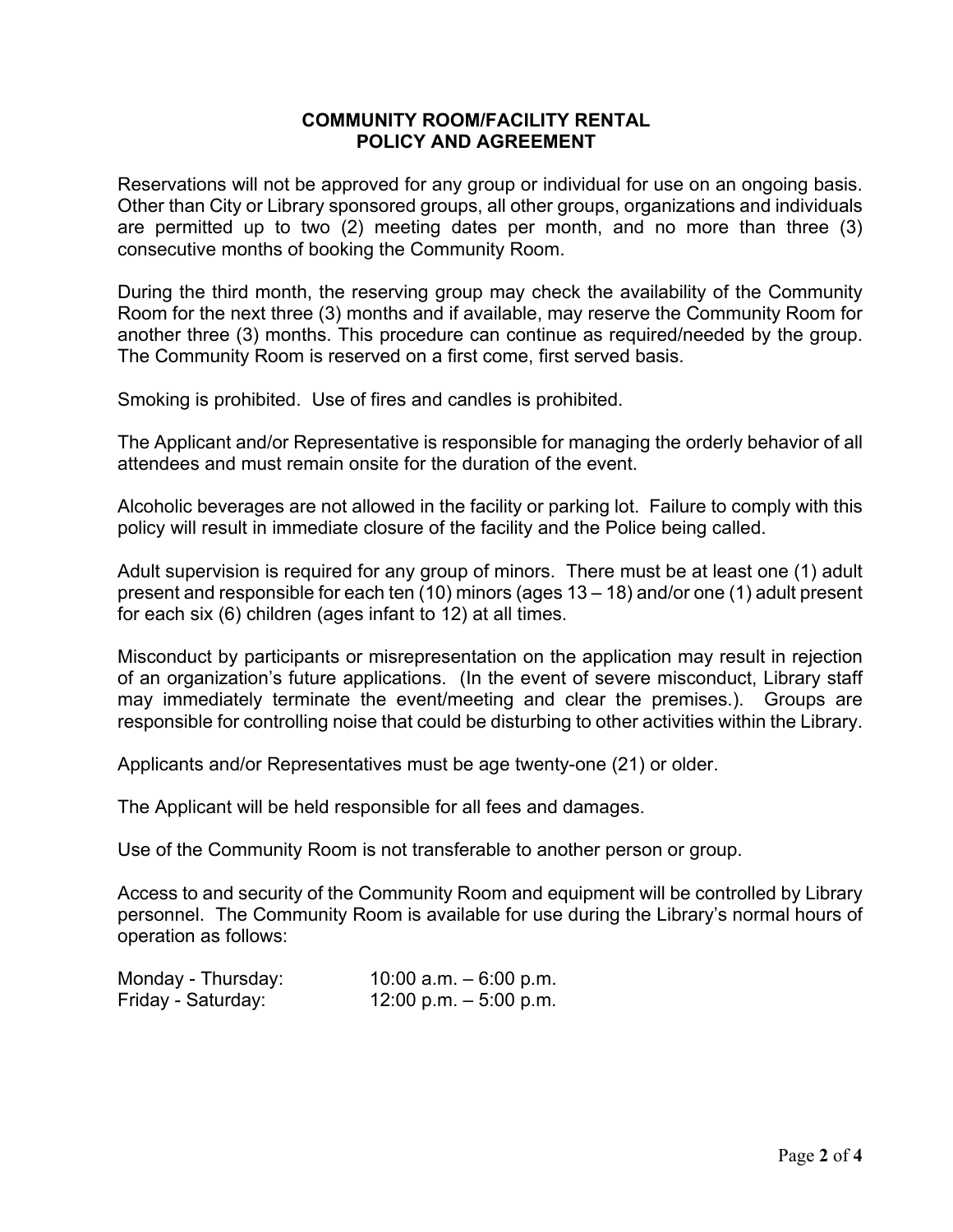ALL MEMBERS OF THE ORGANIZATION AND AUDIENCE MUST LEAVE THE COMMUNITY ROOM AND LIBRARY BUILDING 15 MINUTES PRIOR TO THE LIBRARY'S CLOSING TIME. Cleaning the Community Room and putting the furniture back as required is included in the organization's booking time and must also be completed within the 15 minutes prior to the Library's closing. No additional time for set up or clean up will be permitted. SET UP TIME MUST BE CALCULATED TO OCCUR AFTER 10:00 AM ON MONDAY THROUGH THURSDAY AND AFTER 12:00 PM ON FRIDAY AND SATURDAY.

The Applicant and/or Representative will be responsible for setting up, cleaning up and returning the furniture to the original arrangement. At the end of the event, the Applicant and/or Representative must ask a Library staff member to examine the Community Room to assure that it has been returned to its original state. The Community Room kitchen is not intended for cooking, but rather to provide convenient space for the preparation of ready-to-serve foods. All Applicants and/or Representatives must bring their own kitchen supplies. The Library is not responsible for supplying paper goods, cups, food, tea, coffee, condiments or containers. Refreshments may not be taken to other areas of the Library.

A Yamaha grand piano is available for use if reserved and the fee is paid in advance.

The audio/visual and computer equipment is operated by the City of Murrieta and Murrieta Public Library staff only. Request for the use of the equipment must be made at the time the application for the Community Room is submitted or no later than ten (10) business days prior to the event. A brief consultation to go over the equipment capabilities can be scheduled prior to the event if needed.

The Library Manager must approve any for-profit use. Applicants and/or Representatives using the Community Room will be permitted to make sales within the following parameters:

- All sales must be confined within the Community Room
- No effort shall be made to solicit Library patrons, entering, exiting or using the Library facility
- No signage may be posted on or outside of the Community Room walls

The following are **NOT** permitted:

- Nails, tape, staples, or glue to adhere on the walls, floors, doors, or ceilings. Designated pin boards are available for use and materials must be removed at the end of the event. Anything left behind will be placed in Lost and Found, which is behind the Customer Services counter, and kept for two weeks before being discarded.
- Pets or animals inside the building
- Driving vehicles on the Library's sidewalks or entry-ways to load or unload event paraphernalia
- Throwing of rice, bird seed, confetti or other small bits of materials<br>■ Use of Library telephones or equipment other than what is normally
- Use of Library telephones or equipment other than what is normally provided in the Community Room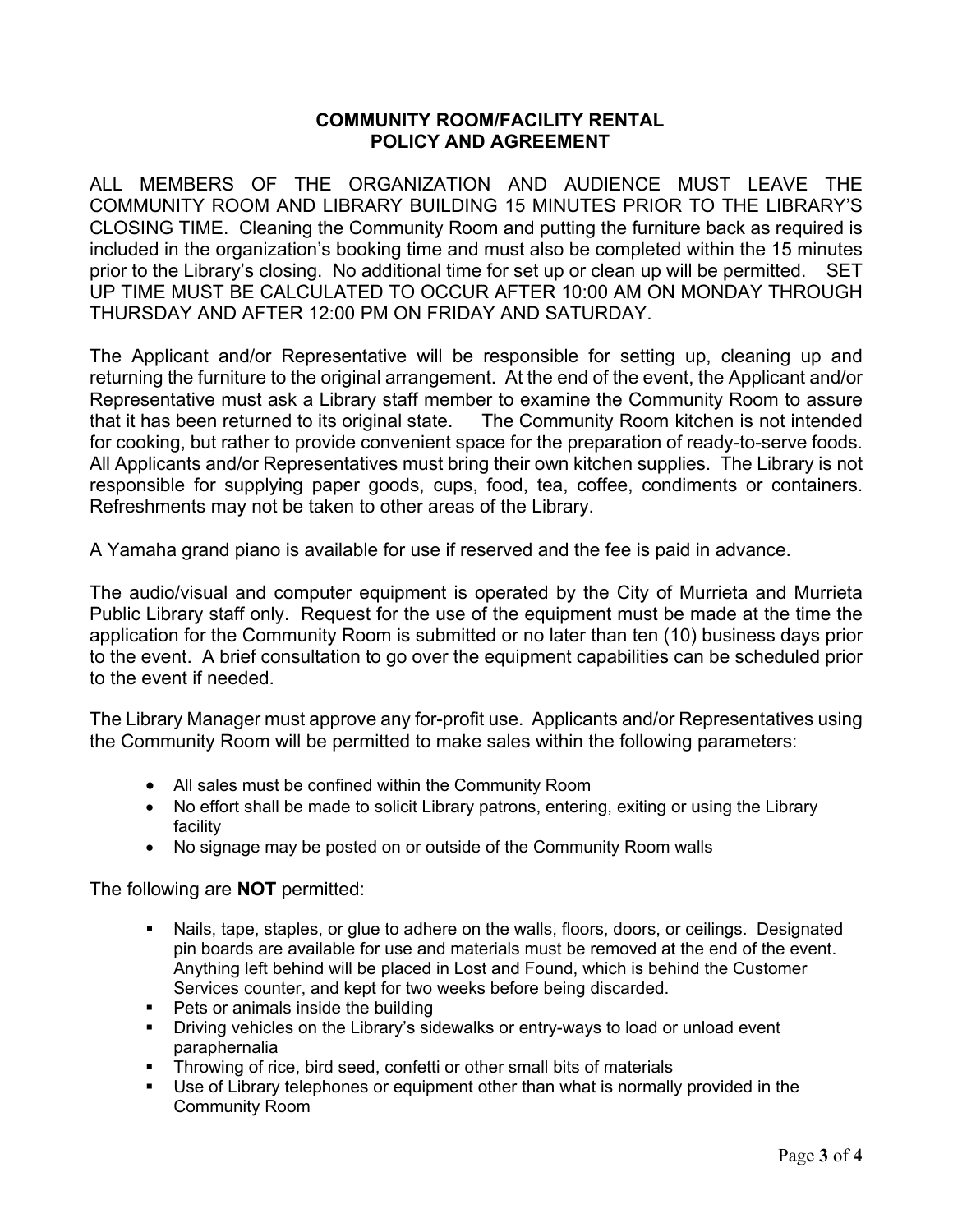The following are **NOT** permitted (continued):

- **•** Deliveries to the Library unless the sponsor is present to accept them
- Signs posted on or outside of the Community Room walls, with the exception of one directional sign approved by Library Staff
- All signs must be taken down at the end of the event's activities

Permission to use the Community Room does not constitute an endorsement of an Applicant's and/or Representative's beliefs, policies, or procedures by the City of Murrieta or the Murrieta Public Library staff.

Any publicity for the activity or event must clearly identify the Applicant as the sponsoring organization. The location of the Library as "8 Town Square" may be publicized, but the Library telephone number may not be placed on publicity, nor written into any press information since the Library is not a source of information concerning the event or activity.

The Library staff reserves the right to refuse an application or cancel a reservation due to the following reasons:

- 1. Applicant has unsatisfactory record of prior use
- 2. Hazardous conditions exist within the facility
- 3. Non-payment of fees before due date
- 4. Failure to give proper cancellation notice
- 5. Civic emergencies
- 6. False or misleading information from the applicant
- 7. Other applicant misrepresentation

An individual, group or organization that has been denied permission to use the Community Room may appeal such denial by submitting written documentation within ten (10) calendar days of denial to the Library Manager.

There are NO exceptions to the aforementioned policies and procedures.

I have read and agree to adhere to the above Policy and Agreement. I understand that violation of any of the above rules may result in my event being cancelled and forfeiture of all fees paid.

Signed: \_\_\_\_\_\_\_\_\_\_\_\_\_\_\_\_\_\_\_\_\_\_\_\_\_\_\_\_\_\_\_\_\_\_\_\_\_\_\_\_\_\_\_\_ Date: \_\_\_\_\_\_\_\_\_\_\_\_\_\_\_\_

*Approved by City Attorney – March 2018*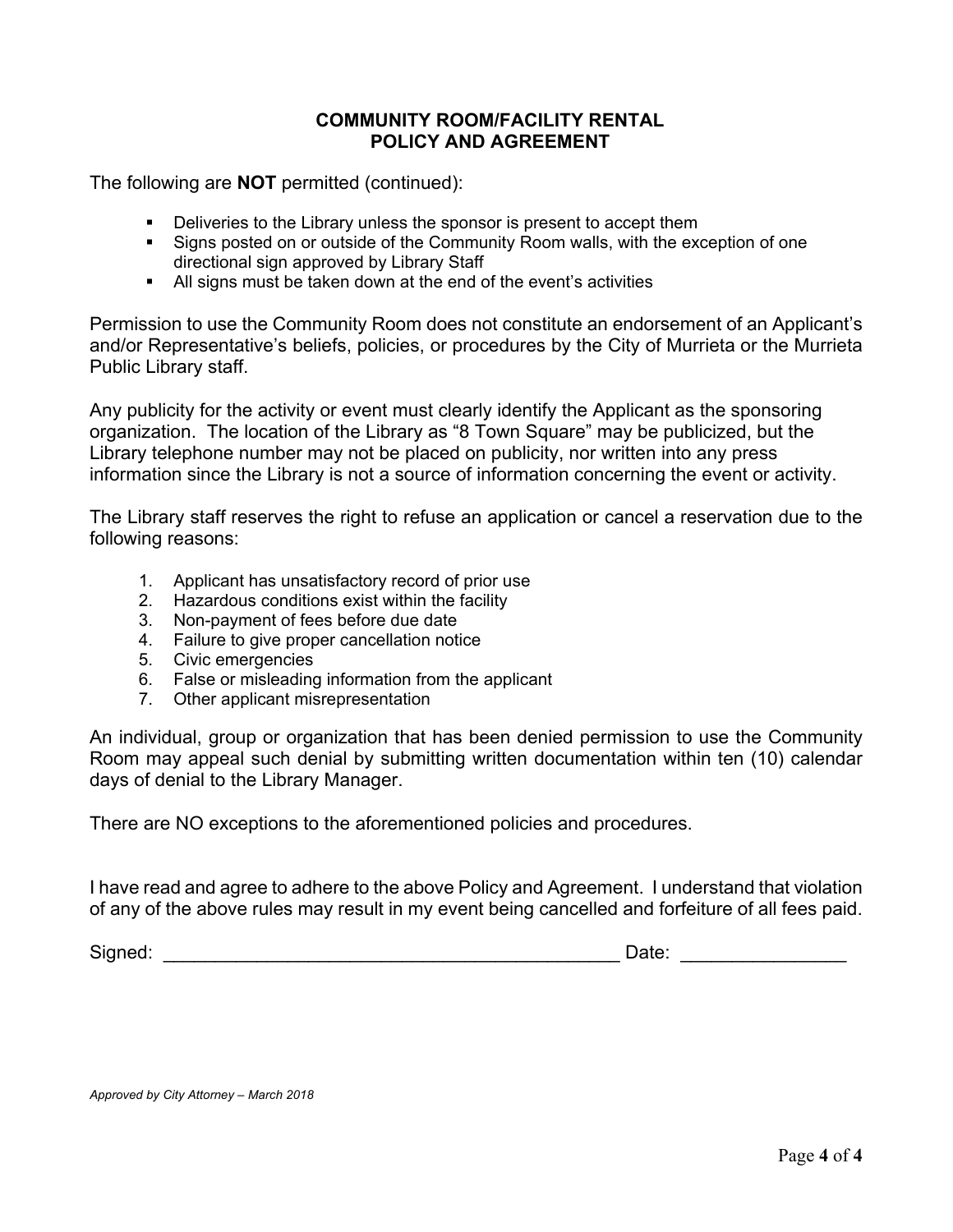#### **INDEMNIFICATION AND HOLD HARMLESS AGREEMENT FOR USE OF CITY GROUNDS AND FACILITIES**

In consideration for the use of city grounds and facilities and to the furthest extent allowed by law, Applicant does hereby agree to indemnify, hold harmless and defend the City of Murrieta ("City") and each of its officers, officials, employees, agents and volunteers from any and all loss, liability, fines, penalties, forfeitures, costs and damages (whether in contract, tort or strict liability, including but not limited to personal injury, death at any time and property damage) incurred by City, Applicant or any other person, and from any and all claims, demands and actions in law or equity (including attorney's fees and litigation expenses), arising or alleged to have arisen directly or indirectly out of the use of city grounds and facilities. Applicant's obligations under the preceding sentence shall apply regardless of whether City or any of its officers, officials, employees, agents or volunteers are negligent, but shall not apply to any loss, liability, fines, penalties, forfeitures, costs or damages caused solely by the gross negligence, or caused by the willful misconduct, of City or any of its officers, officials, employees, agents or volunteers.

Throughout the life of this Agreement, Applicant shall pay for and maintain in full force and effect all insurance as required in Exhibit A, which is incorporated into and part of this Agreement, or as may be authorized or required in writing by City Manager or his/her designee at any time and in his/her sole discretion.

Applicant shall conduct all defense at his/her/its sole cost. The fact that insurance is obtained by Applicant shall not be deemed to release or diminish the liability of Applicant, including, without limitation, liability assumed under this Agreement. The duty to indemnify shall apply to all claims regardless of whether any insurance policies are applicable. The duty to defend hereunder is wholly independent of and separate from the duty to indemnify and such duty to defend exists regardless of any ultimate liability of Applicant. The policy limits do not act as a limitation upon the amount of defense and/or indemnification to be provided by Applicant. Approval or purchase of any insurance contracts or policies shall in no way relieve from liability nor limit the liability of Applicant, its officials, officers, employees, agents, volunteers or invitees.

City shall be reimbursed for all costs and attorney's fees incurred by City in enforcing this Agreement.

This Indemnification and Hold Harmless Agreement shall survive the use of City grounds and facilities.

**The undersigned acknowledges that he/she (i) has read and fully understands the content of this Indemnification and Hold Harmless Agreement; (ii) is aware that this is a contract between the City and Applicant; (iii) has had the**  opportunity to consult with his/her attorney, in his/her discretion; (iv) is fully aware of the legal consequences of **signing this document; and (v) is the Applicant or his/her/its authorized signatory.**

Signed, sealed and delivered this  $\frac{1}{\sqrt{1-\frac{1}{2}}}\cos\left(\frac{1}{2}\right)$  .

| Applicant         | Witness           |
|-------------------|-------------------|
|                   |                   |
|                   |                   |
| <b>Print Name</b> | <b>Print Name</b> |
|                   |                   |
|                   |                   |
| Address           | Address           |
|                   |                   |
|                   |                   |
| Telephone Number  | Telephone Number  |
|                   |                   |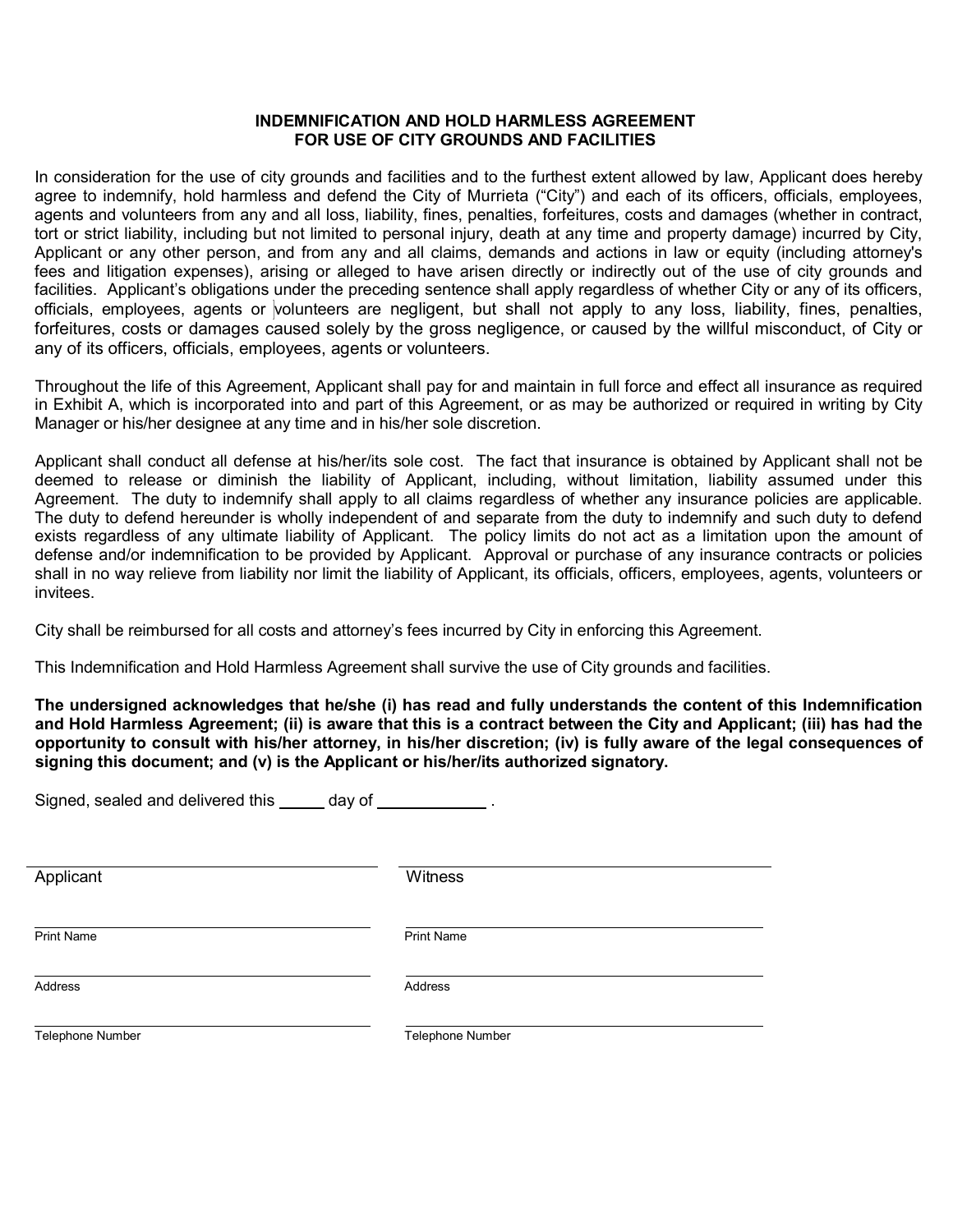| <b>ACORD</b>                                                                                                                                        | <b>OATE (HIMDOWY)</b><br>CERTIFICATE OF LIABILITY INSURANCE                                                                                                                                                                                                                                                                 |  |  |
|-----------------------------------------------------------------------------------------------------------------------------------------------------|-----------------------------------------------------------------------------------------------------------------------------------------------------------------------------------------------------------------------------------------------------------------------------------------------------------------------------|--|--|
| <b>PRODUCER</b><br>Your Insurance Agent & Address                                                                                                   | THIS CERTIFICATE IS ISSUED AS A MATTER OF INFORMATION ONLY AND COMPERS NO<br>RIGHTS UPON THE CERTIFICATE HOLDER, THIS CERTIFICATE DOES NOT AMEND,<br>EXTEND OR ALTER THE COVERAGE AFFORDED BY THE POLICIES BELOW.                                                                                                           |  |  |
|                                                                                                                                                     | INSUREERS AFFORDING COVERAGE                                                                                                                                                                                                                                                                                                |  |  |
| <b>IKSURED</b>                                                                                                                                      | Insurance Company Name<br><b>INSURER A:</b>                                                                                                                                                                                                                                                                                 |  |  |
| Name & Addrass                                                                                                                                      | Insurance Company Name<br><b>INSURER B:</b>                                                                                                                                                                                                                                                                                 |  |  |
|                                                                                                                                                     | <b>INSURER C:</b>                                                                                                                                                                                                                                                                                                           |  |  |
|                                                                                                                                                     | <b>INSURER D:</b>                                                                                                                                                                                                                                                                                                           |  |  |
|                                                                                                                                                     | <b>WISURER E:</b>                                                                                                                                                                                                                                                                                                           |  |  |
| <b>COVERAGES</b>                                                                                                                                    |                                                                                                                                                                                                                                                                                                                             |  |  |
|                                                                                                                                                     | THE POLICIES OF INSURANCE LISTED BELOWHAVE BEEN ISSUED TO THE WSURED NAMED YOUR TOR THE POLICY PERIOD INCOATED. NOTWITHSTANDING ANY REQUIREMENT, TERM OF<br>CONDITION OF ANY CONTRACT OR OTHER DOCUMENT WITH RESPECT TO WHICH THI                                                                                           |  |  |
| illG<br>FOUGY NO ADER                                                                                                                               | <b>POLICY EXPIRATION</b><br><b>PCLICY EFFECTIVE</b><br>LIMTS                                                                                                                                                                                                                                                                |  |  |
| <b>TYPE OF INSURANCE</b><br>R                                                                                                                       | <b><i><u>DATE</u>QUALEDOMY</i></b><br>\$1,000,000.00<br><b>EACH GCOURENCE</b>                                                                                                                                                                                                                                               |  |  |
| Policy Number<br>GENERAL LIABILITY                                                                                                                  | Dat⁄e<br>Date<br>\$1000,0000<br>FIRE DAMAGE (Any and fire)                                                                                                                                                                                                                                                                  |  |  |
| E COMMERCIAL GRNERAL VABILITY<br><b>CI CLYVIS MADS SO OCCUR</b>                                                                                     | \$XXX, XXX<br>MED EXP (Any one person)                                                                                                                                                                                                                                                                                      |  |  |
| 0                                                                                                                                                   | \$1,000,000.00<br>RETISONAL & ADV INJURY                                                                                                                                                                                                                                                                                    |  |  |
| О                                                                                                                                                   | GENERAL AGGRREGATE<br>\$2,000,000.00                                                                                                                                                                                                                                                                                        |  |  |
| <b>CENERAL AGGREGATE LIKIT APPLESS</b><br>陀陀                                                                                                        | \$1,000,000.00<br>PRODUCTS-COMPOP AGG                                                                                                                                                                                                                                                                                       |  |  |
| <b>CI FOLICY CIRKOJECT CILOG</b>                                                                                                                    | \$1,000,000.00                                                                                                                                                                                                                                                                                                              |  |  |
| <b>AUTOMOBILE LIADRITY</b><br>Policy Number                                                                                                         | COMPINED SOIGLE LIZET<br>Dat<br>Dat<br>(Eg-bookkyn)                                                                                                                                                                                                                                                                         |  |  |
| <b>EL AIN AUTO</b><br><b>CI ALL OWNED AUTOB</b><br><b>ED SCHEDULED AUTOS</b>                                                                        | \$<br>AGODILY INJURY.<br>(Per parson)                                                                                                                                                                                                                                                                                       |  |  |
| <b>OI NIKED AUTOS</b><br><b>BI NON-OWNED AUTOS</b>                                                                                                  | <b>BOOKLY UGURY</b><br>(Fer arddent)                                                                                                                                                                                                                                                                                        |  |  |
| о<br>о                                                                                                                                              | PROPERTY DAMAGE<br>(Per accident)                                                                                                                                                                                                                                                                                           |  |  |
| <b>GARAGE LIABILITY</b>                                                                                                                             | AUTO ONLY-EA ACCIDENT                                                                                                                                                                                                                                                                                                       |  |  |
| <b>CJ ANY AUTO</b><br>о                                                                                                                             | <b>EA ACC</b><br><b>OTHER THAN</b><br>AGG<br>3<br>AUTO ONLY:                                                                                                                                                                                                                                                                |  |  |
| <b>EXCESS LIABILITY</b><br>Policy Number                                                                                                            | <b>EACH OCCURRETCE</b><br>Dxte<br>Date                                                                                                                                                                                                                                                                                      |  |  |
| <b>Ed OCCUR</b><br><b>LI CLAIMS MADE</b>                                                                                                            | 4<br><b>ADGREGATE</b><br>3                                                                                                                                                                                                                                                                                                  |  |  |
|                                                                                                                                                     | \$                                                                                                                                                                                                                                                                                                                          |  |  |
| <b>O</b> DENUCTIBLE                                                                                                                                 | \$                                                                                                                                                                                                                                                                                                                          |  |  |
| CI RETENTION \$<br><b>VIORKERS COMPENSATION AND</b><br>Policy Number                                                                                | Date<br>pace<br>$\gamma$ $\gamma$ $\gamma$ $\gamma$<br>፝ቚ                                                                                                                                                                                                                                                                   |  |  |
| <b>EMPLOYERS' LIABILITY</b>                                                                                                                         | \$1,000,000.00<br><b>E.L. EACH ACCIDENT</b>                                                                                                                                                                                                                                                                                 |  |  |
|                                                                                                                                                     | \$1,000,000.00<br>E.I., DISEASE EA EMPLOYEE                                                                                                                                                                                                                                                                                 |  |  |
|                                                                                                                                                     | \$1,000,000.00<br>ED DISEASE - POLICY LIMIT                                                                                                                                                                                                                                                                                 |  |  |
| <b>OTHER</b>                                                                                                                                        | 5                                                                                                                                                                                                                                                                                                                           |  |  |
| JESCRIPTION OF OPERATIONS/LOCATIONS/VEHICLES/EXCLUSIONS ADDED BY ENDORSEMENT/SPECIAL PROVISIONS<br>11 Operations Performed at the City of Murrieta. |                                                                                                                                                                                                                                                                                                                             |  |  |
| <b><i>ERTIFICATE HOLDER</i></b><br>ADDITIONAL INSURED; DISURER LETTER:                                                                              | <b>CANCELLATION</b>                                                                                                                                                                                                                                                                                                         |  |  |
| <b>City of Murrieta</b>                                                                                                                             | SHOULD ANY OF THE ABOVE DESCRIPED POLICIES BE CANCELLED BEFORE THE EXPIRATION<br>DATE THEREOF, THE ISSUING COMPANY WILL ENDEAMPTH FOR MAIL 30 DAYS WRITTEN<br>NOTICE TO THE CERTEICATE HOLDER NAMED TO THE LEFT, BUT FAILURE TO DO SO CHALL<br>ILT DEE NO OBHGATION OR LINBATTY OF ANY KIND UPON THE INSURER, ITE ACENTS OF |  |  |
| 1 Town Square                                                                                                                                       | REPAGEDITATIONS<br><b>AUTHORIZED REPRESETNATIVE</b>                                                                                                                                                                                                                                                                         |  |  |
| Murrieta, CA 92562                                                                                                                                  | John Doe                                                                                                                                                                                                                                                                                                                    |  |  |